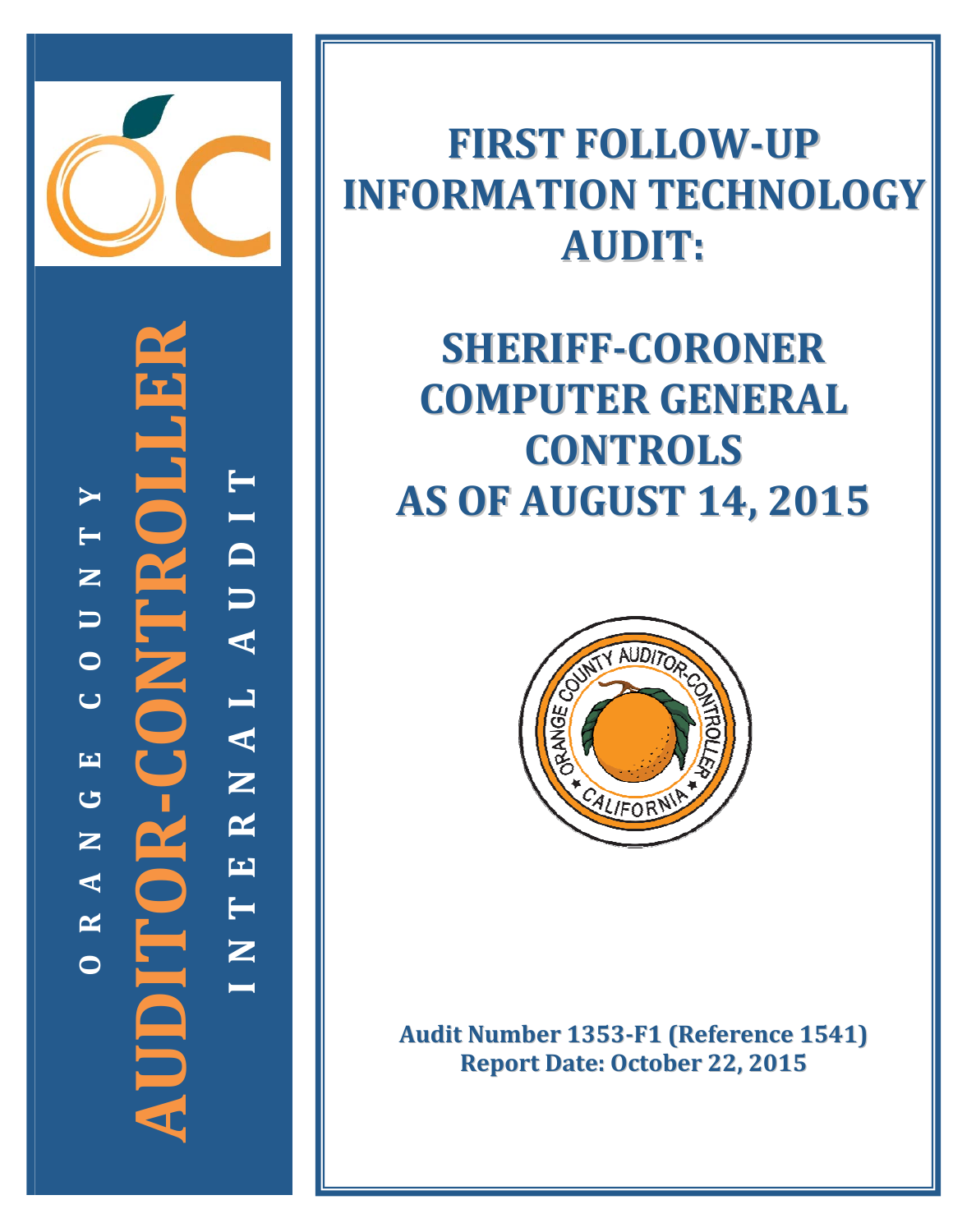

**Eric H. Woolery, CPA Orange County Auditor‐Controller**

**Michael Goodwin, CPA, CIA Assistant Director Wilson Crider, CPA, CISA IT Audit Manager**

**Toni Smart, CPA Director, Internal Audit**

**12 Civic Center Plaza, Room 200 Santa Ana, CA 92701**

Auditor‐Controller Web Site www.ac.ocgov.com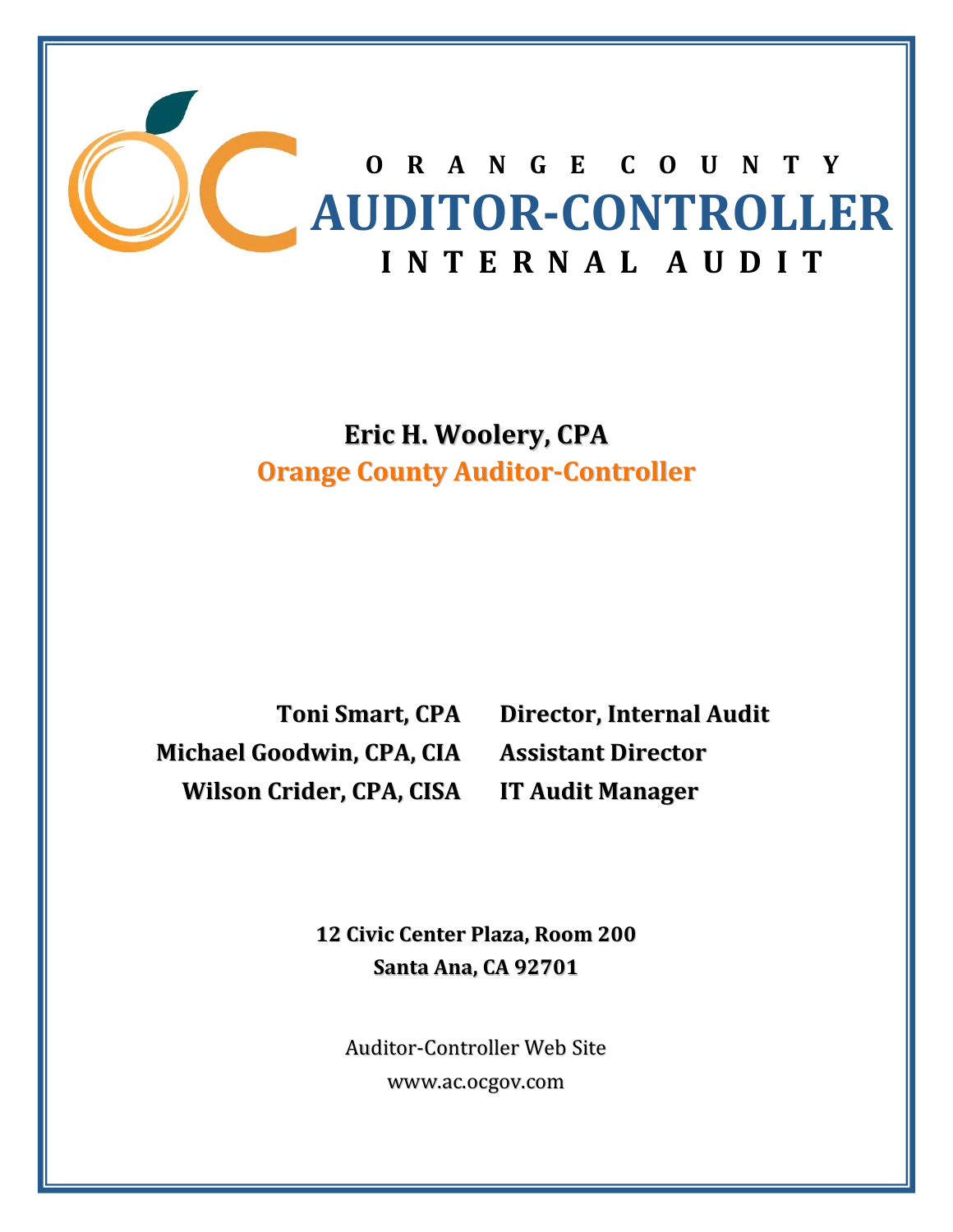

**ERIC H. WOOLERY, CPA** AUDITOR-CONTROLLER

## **Transmittal Letter**



**Audit No. 1353-F1** (Reference 1541)

October 22, 2015

TO: Sandra Hutchens Sheriff-Coroner

**SUBJECT:** First Follow-Up Information Technology Audit: Sheriff-Coroner Computer General Controls, Original Audit No. 1353, Issued January 13, 2015

We have completed our First Follow-Up Information Technology Audit of Sheriff-Coroner Computer General Controls as of August 14, 2015. Our final report is attached for your review.

I submit an Audit Status Report quarterly to the Audit Oversight Committee (AOC) and a monthly report to the Board of Supervisors (BOS) where I detail any critical and significant audit findings released in reports during the prior month and the implementation status of audit recommendations as disclosed by our Follow-Up Audits. Accordingly, the results of this Follow-Up Audit will be included in future status reports to the AOC and BOS.

Toni Smart, CPA, Director Auditor-Controller Internal Audit Division

### **Attachments**

Other recipients of this report: Members, Board of Supervisors Members, Audit Oversight Committee Eric H. Woolery, Auditor-Controller Frank Kim, County Executive Officer Mark Denny, Chief Operating Officer Don Barnes, Assistant Sheriff, Administrative Services Command, Sheriff-Coroner Brian Wayt, Senior Director, Administrative Services Command, Sheriff-Coroner Kirk Wilkerson, Director, Support Services, Sheriff-Coroner Ed Lee, Administrative Manager, Information Systems Bureau, Sheriff-Coroner Jerry Soto, Administrative Manager, Information Systems Bureau, Sheriff-Coroner Charles Ko, Database & Security Administrator, Sheriff-Coroner Noma M. Crook, Director, Financial/Administrative Services, Sheriff-Coroner Foreperson, Grand Jury Robin Stieler, Interim Clerk of the Board of Supervisors Macias Gini & O'Connell LLP, County External Auditor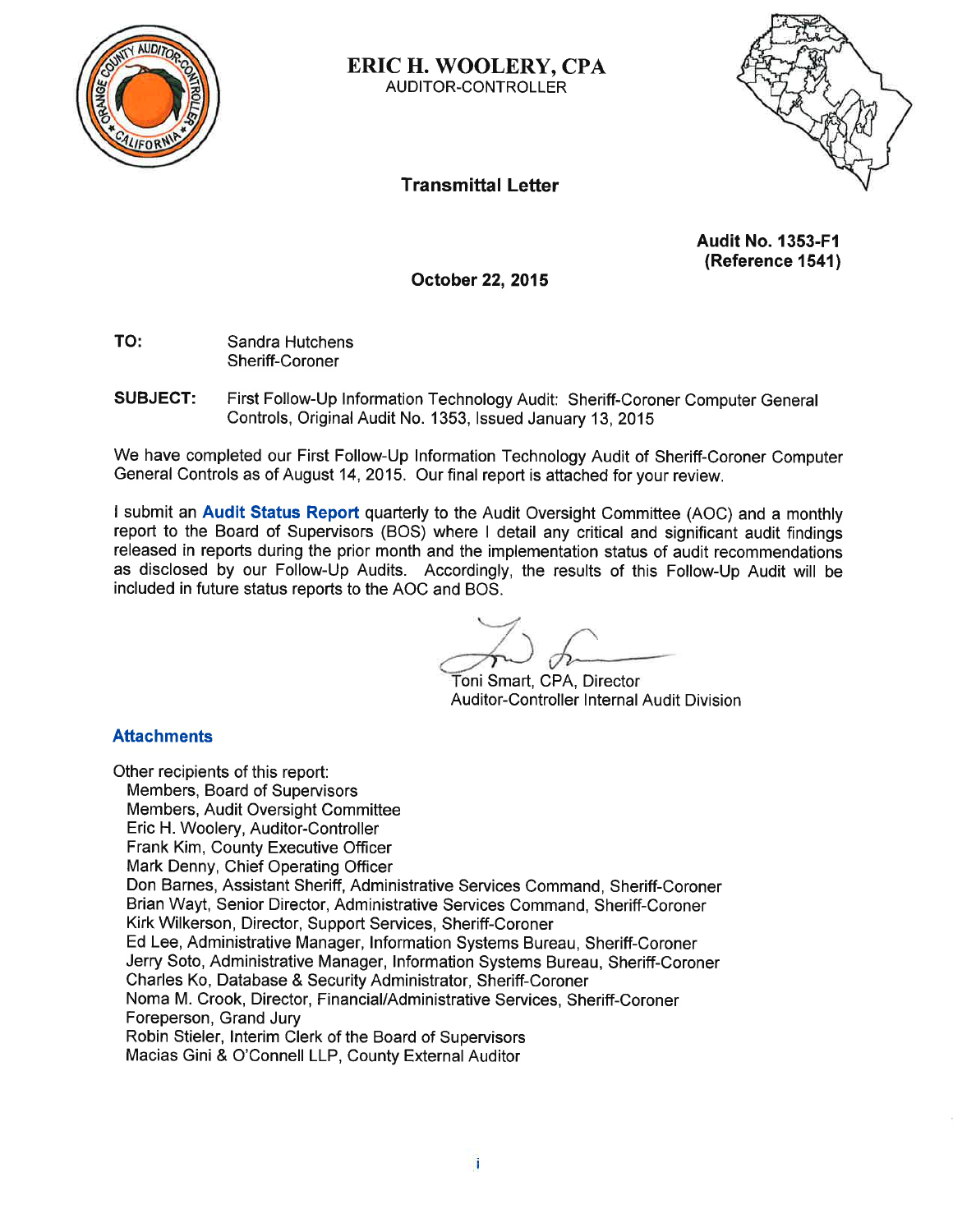

Table of Contents

## *First Follow-Up Information Technology Audit: Sheriff-Coroner Computer General Controls Audit No. 1353-F1 (Reference 1541)*

**As of August 14, 2015**

| <b>Transmittal Letter</b>        | i.           |
|----------------------------------|--------------|
| <b>Internal Auditor's Report</b> |              |
| <b>SCOPE</b>                     | $\mathbf{2}$ |
| <b>BACKGROUND</b>                | $\mathbf{2}$ |
| <b>RESULTS</b>                   | $\mathbf{2}$ |
|                                  |              |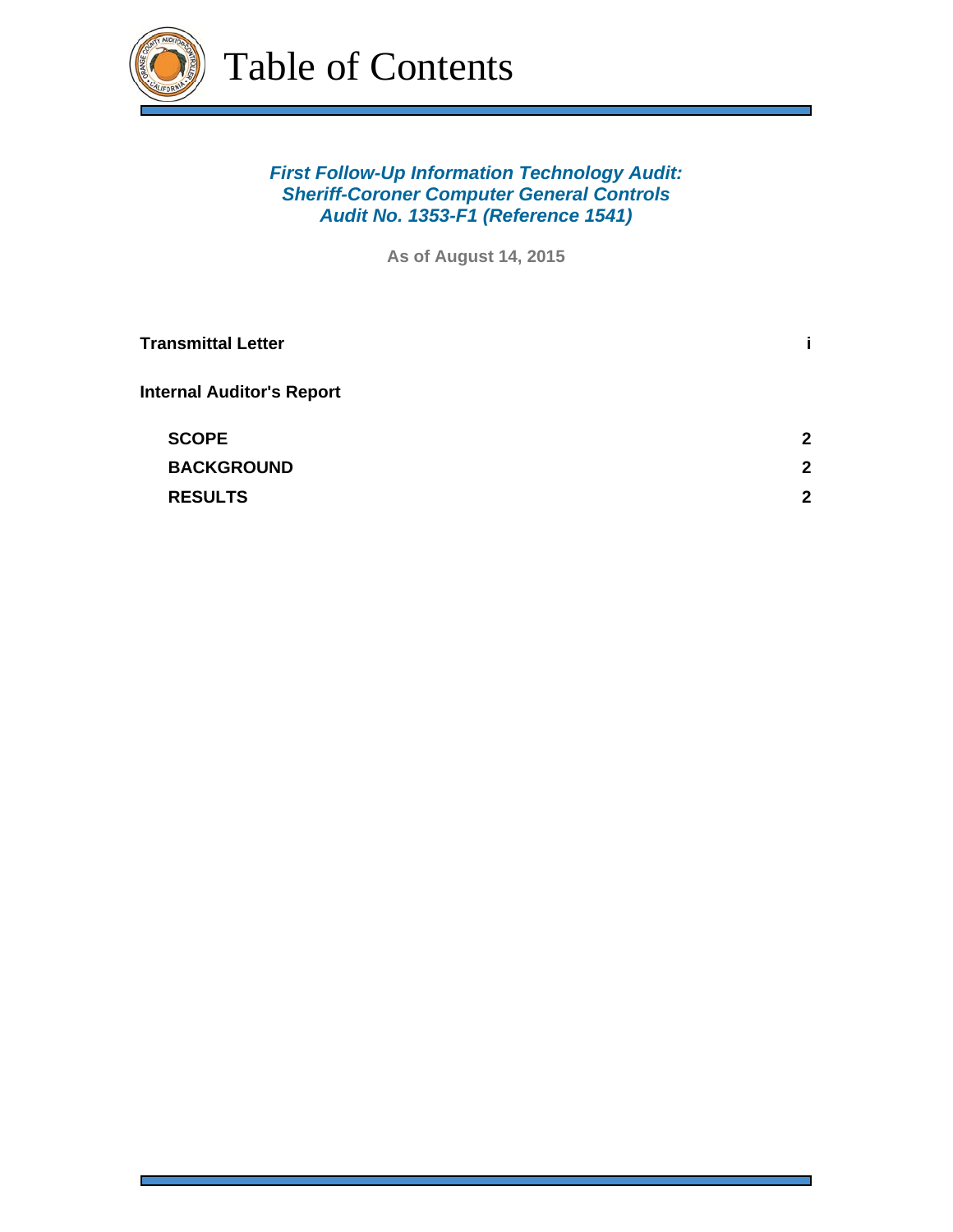

### **Audit No. 1353-F1 October 22, 2015**

- TO: Sandra Hutchens Sheriff-Coroner
- FROM: Toni Smart, CPA, Director Auditor-Controller Internal Audit Division
- SUBJECT: First Follow-Up Information Technology Audit: Sheriff-Coroner Computer General Controls, Original Audit No. 1353, Issued January 13, 2015

#### **SCOPE**

We have completed a First Follow-Up Audit of Sheriff-Coroner Computer General Controls. Our audit was limited to reviewing actions taken as of August 14, 2015, to implement **four (4) recommendations** from our original audit.

#### **BACKGROUND**

The original audit found IT general controls were adequate and identified **four Control Findings** to enhance the Sheriff-Coroner's computer general controls. General controls are the structure, policies, and procedures that apply to an entity's overall computer operations. If general controls are weak, they severely diminish the reliability of controls associated with individual applications. Sheriff-Coroner/Information Systems Bureau utilizes a number of systems including:

- $\checkmark$  Sheriff's Data System (SDS)/Automated Jail System (AJS),
- $\checkmark$  Enhanced Law Enforcement Telecommunications Emulator (ELETE),
- $\checkmark$  BMC Remedy AR Systems (Help Desk/Asset Inventory Reporting),
- $\checkmark$  Records Management System (RMS), and
- $\checkmark$  Computer Aided Dispatch (CAD) backup.

These systems store and process sensitive/confidential data including law enforcement operations involving criminal investigations, jail operations, undercover and forensic work. In addition, these systems interface with other key statewide and Department of Justice law enforcement systems. Therefore, restricting access to the systems and their data is a key priority.

#### **RESULTS**

Our First Follow-Up Audit indicated that the Sheriff-Coroner **implemented one recommendation and is in process of implementing three recommendations**. Based on our First Follow-Up Audit, the following is the implementation status of the four original recommendations:

#### **1. Security Settings May Be Improved (Control Finding)**

Sheriff-Coroner should consider changing the security settings to meet best practices.

Current Status: **Implemented.** Our original audit reviewed Sheriff-Coroner network security settings and determined the settings could be improved to lessen the risk of an unauthorized access to the OCSD network. Our First Follow-Up Audit found the Sheriff-Coroner revised the network security settings to better align with access security best practices. Because network security settings were revised to meet best practices, we consider this recommendation implemented.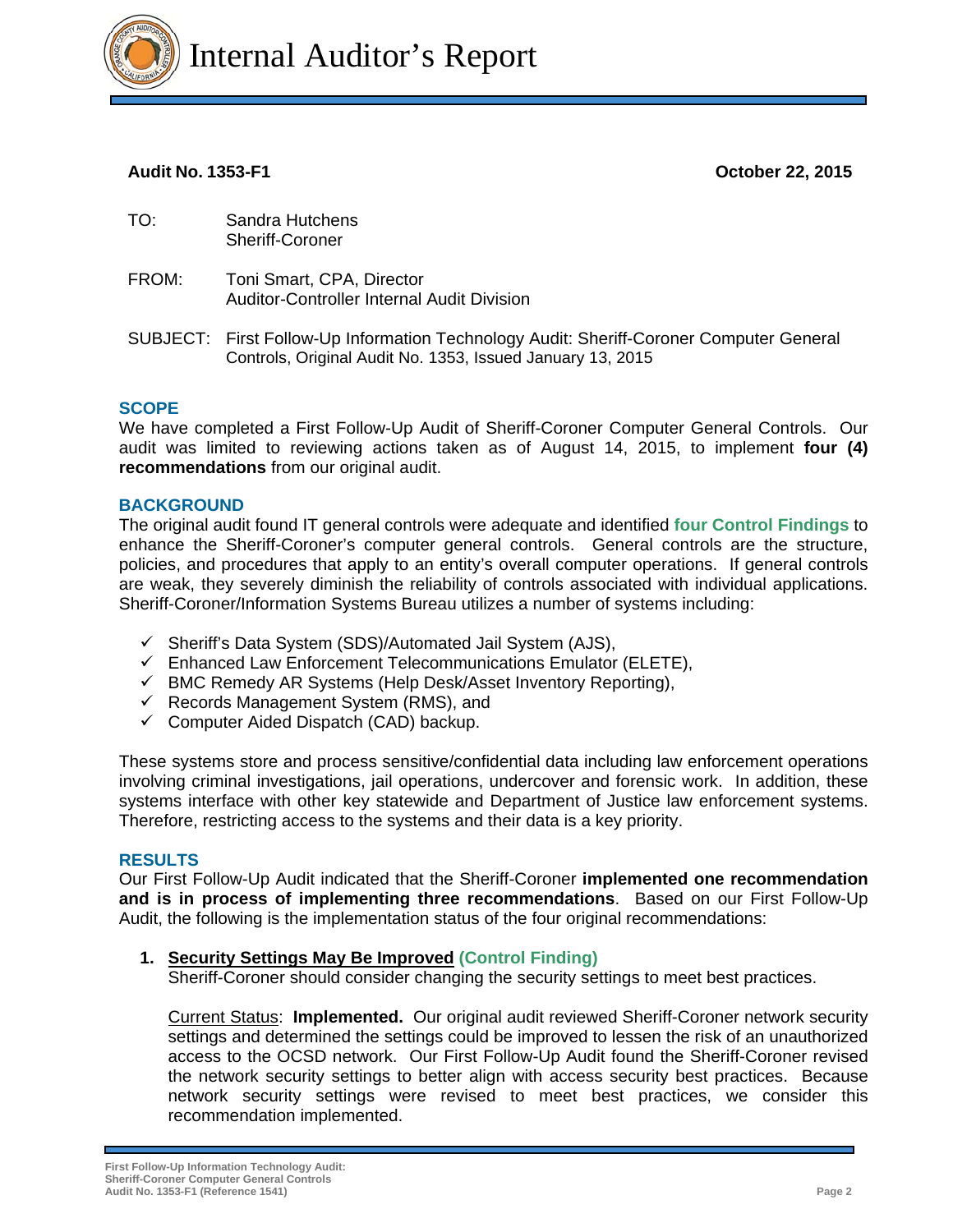

Internal Auditor's Report

#### **2. Change Control Policies and Procedures Need to be Developed (Control Finding)**

Sheriff-Coroner should develop policies and procedures to address: vendor supplied passwords, embedded passwords, development environment, changes to network devices, personal and public domain software, and patch management.

Current Status: **In Process.** Our original audit determined adequate policies and procedures were not documented to address the items previously noted.

Our First Follow-Up Audit found that Sheriff-Coroner is in the process of developing an IT Operations Manual that will address among other items: vendor supplied passwords, embedded passwords, development environment, changes to network devices, personal and public domain software, and patch management. Because the IT Operations Manual is currently in draft form, we consider this recommendation in process.

Planned Action: The policies and procedures are in process of being developed and incorporated into the "Network and Security Services" section of the new IT Operations Manual. The project is on schedule to meet the 12 month estimated completion.

**3. Computer Operations Policies and Procedures Need to be Developed (Control Finding)** The Sheriff-Coroner should document and maintain its computer operation policies and procedures.

Current Status: **In Process.** Our original audit determined adequate policies and procedures were not documented to address the items previously noted.

Our First Follow-Up Audit found that Sheriff-Coroner is in the process of developing an IT Operations Manual that will address among other items: administrative procedures, application development & support, desktop services, network services and project management. Because the IT Operations Manual is currently in draft form, we consider this recommendation in process.

Planned Action: Sheriff-Coroner Information Systems Bureau is in the process of developing the new IT Operations Manual which covers operations, planning, network infrastructure, security services, help desk, administrative procedures, CLETS (California Law Enforcement Telecommunications System) administration and training areas. This project is on schedule to meet the 12 month estimated completion.

#### **4. Contingency Plans Need to be Updated and Tested (Control Finding)**

The Sheriff-Coroner should develop a plan for testing its disaster recovery and contingency plans on a regular basis.

Current Status: **In Process.** Our original audit determined the Sheriff-Coroner had not updated or tested its IT related business contingency plans within the last year.

Our First Follow-Up Audit found that Sheriff-Coroner is in the process of developing an IT Operations Manual that will address among other items: disaster recovery plan, backup and recovery procedures, incident response, emergency operations center activation, and disaster recovery plan testing. Because the IT Operations Manual is currently in draft form, we consider this recommendation in process.